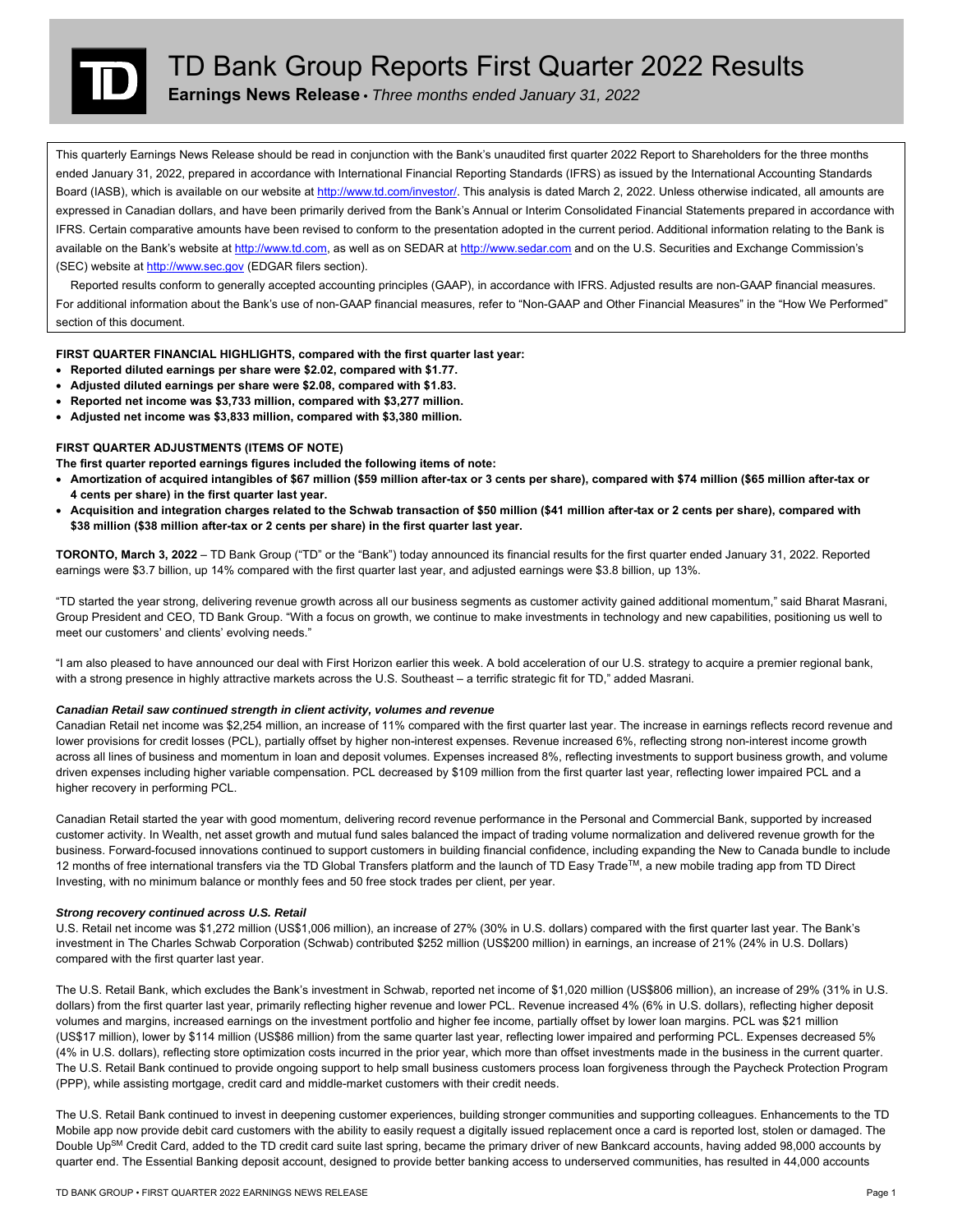since its official launch last August, helping to meet the needs of more customers, in more communities. TD Bank, America's Most Convenient Bank® opened its New York City flagship store, One Vanderbilt, serving as the largest store in TD's U.S. footprint, providing customers greater convenience and accessibility.

### *Strong Wholesale Banking performance in Q1*

Wholesale Banking reported net income of \$434 million this quarter, a decrease of 1% compared to the first quarter last year, reflecting higher revenue, lower PCL and higher non-interest expenses. PCL for the quarter was a recovery of \$5 million, compared to a \$20 million provision in the first quarter last year, reflecting lower levels of both performing and impaired PCL.

Wholesale Banking delivered a strong performance while investing for future growth. During the first quarter, TD Securities continued to demonstrate its advisory and financing capabilities in sustainable finance by helping to structure and underwrite more than \$12.5 billion of Green, Social and Sustainability-Linked Bonds, \$24 billion of Sustainability-Linked Loans and delivering on notable advisory mandates.

#### **Capital**

TD's Common Equity Tier 1 Capital ratio was 15.2%1.

#### **Conclusion**

"Overall, this was a strong quarter for the Bank and as we look ahead, we remain focused on the opportunities to grow our business and deepen relationships with our customers," added Masrani. "I want to thank our 90,000 colleagues around the world who continue to deliver on our purpose to enrich the lives of our customers, colleagues and communities each and every day."

The foregoing contains forward-looking statements. Please refer to the "Caution Regarding Forward-Looking Statements".

#### *Caution Regarding Forward-Looking Statements*

From time to time, the Bank (as defined in this document) makes written and/or oral forward-looking statements, including in this document, in other filings with Canadian regulators or the United States (U.S.) Securities and Exchange Commission (SEC), and in other communications. In addition, representatives of the Bank may make forward-looking statements orally to analysts, investors, the media and others. All such statements are made pursuant to the "safe harbour" provisions of, and are intended to be forward-looking statements under, applicable Canadian and U.S. securities legislation, including the *U.S. Private Securities Litigation Reform Act of 1995*. Forward-looking statements include, but are not limited to, statements made in this document, the Management's Discussion and Analysis ("2021 MD&A") in the Bank's 2021 Annual Report under the headings "Economic Summary and Outlook" and "The Bank's Response to COVID-19", under the headings "Key Priorities for 2022" and "Operating Environment and Outlook" for the Canadian Retail, U.S. Retail, and Wholesale Banking segments, and under the heading "Focus for 2022" for the Corporate segment, and in other statements regarding the Bank's objectives and priorities for 2022 and beyond and strategies to achieve them, the regulatory environment in which the Bank operates, the Bank's anticipated financial performance, and the potential economic, financial and other impacts of the Coronavirus Disease 2019 (COVID-19). Forward-looking statements are typically identified by words such as "will", "would", "should", "believe", "expect", "anticipate", "intend", "estimate", "plan", "goal", "target", "may", and "could".

By their very nature, these forward-looking statements require the Bank to make assumptions and are subject to inherent risks and uncertainties, general and specific. Especially in light of the uncertainty related to the physical, financial, economic, political, and regulatory environments, such risks and uncertainties - many of which are beyond the Bank's control and the effects of which can be difficult to predict – may cause actual results to differ materially from the expectations expressed in the forward-looking statements. Risk factors that could cause, individually or in the aggregate, such differences include: strategic, credit, market (including equity, commodity, foreign exchange, interest rate, and credit spreads), operational (including technology, cyber security, and infrastructure), model, insurance, liquidity, capital adequacy, legal, regulatory compliance and conduct, reputational, environmental and social, and other risks. Examples of such risk factors include the economic, financial, and other impacts of pandemics, including the COVID-19 pandemic; general business and economic conditions in the regions in which the Bank operates; geopolitical risk; the ability of the Bank to execute on longterm strategies and shorter-term key strategic priorities, including the successful completion of acquisitions and dispositions, business retention plans, and strategic plans; technology and cyber security risk (including cyber-attacks or data security breaches) on the Bank's information technology, internet, network access or other voice or data communications systems or services; model risk; fraud activity; the failure of third parties to comply with their obligations to the Bank or its affiliates, including relating to the care and control of information, and other risks arising from the Bank's use of third-party service providers; the impact of new and changes to, or application of, current laws and regulations, including without limitation tax laws, capital guidelines and liquidity regulatory quidance and the bank recapitalization "bail-in" regime; regulatory oversight and compliance risk; increased competition from incumbents and new entrants (including Fintechs and big technology competitors); shifts in consumer attitudes and disruptive technology; exposure related to significant litigation and regulatory matters; ability of the Bank to attract, develop, and retain key talent; changes to the Bank's credit ratings; changes in currency and interest rates (including the possibility of negative interest rates); increased funding costs and market volatility due to market illiquidity and competition for funding; Interbank Offered Rate (IBOR) transition risk; critical accounting estimates and changes to accounting standards, policies, and methods used by the Bank; existing and potential international debt crises; environmental and social risk (including climate change); and the occurrence of natural and unnatural catastrophic events and claims resulting from such events. The Bank cautions that the preceding list is not exhaustive of all possible risk factors and other factors could also adversely affect the Bank's results. For more detailed information, please refer to the "Risk Factors and Management" section of the 2021 MD&A, as may be updated in subsequently filed quarterly reports to shareholders and news releases (as applicable) related to any events or transactions discussed under the heading "Pending Acquisition" or "Significant and Subsequent Events and Pending Acquisitions" in the relevant MD&A, which applicable releases may be found on www.td.com. All such factors, as well as other uncertainties and potential events, and the inherent uncertainty of forward-looking statements, should be considered carefully when making decisions with respect to the Bank. The Bank cautions readers not to place undue reliance on the Bank's forward-looking statements.

Material economic assumptions underlying the forward-looking statements contained in this document are set out in the 2021 MD&A under the headings "Economic Summary and Outlook" and "The Bank's Response to COVID-19", under the headings "Key Priorities for 2022" and "Operating Environment and Outlook" for the Canadian Retail, U.S. Retail, and Wholesale Banking segments, and under the heading "Focus for 2022" for the Corporate segment, each as may be updated in subsequently filed quarterly reports to shareholders.

Any forward-looking statements contained in this document represent the views of management only as of the date hereof and are presented for the purpose of assisting the Bank's shareholders and analysts in understanding the Bank's financial position, objectives and priorities and anticipated financial performance as at and for the periods ended on the dates presented, and may not be appropriate for other purposes. The Bank does not undertake to update any forward-looking statements, whether written or oral, that may be made from time to time by or on its behalf, except as required under applicable securities legislation.

*This document was reviewed by the Bank's Audit Committee and was approved by the Bank's Board of Directors, on the Audit Committee's recommendation, prior to its release.* 

<sup>1</sup> This measure has been included in this document in accordance with OSFI's Capital Adequacy Requirements guideline.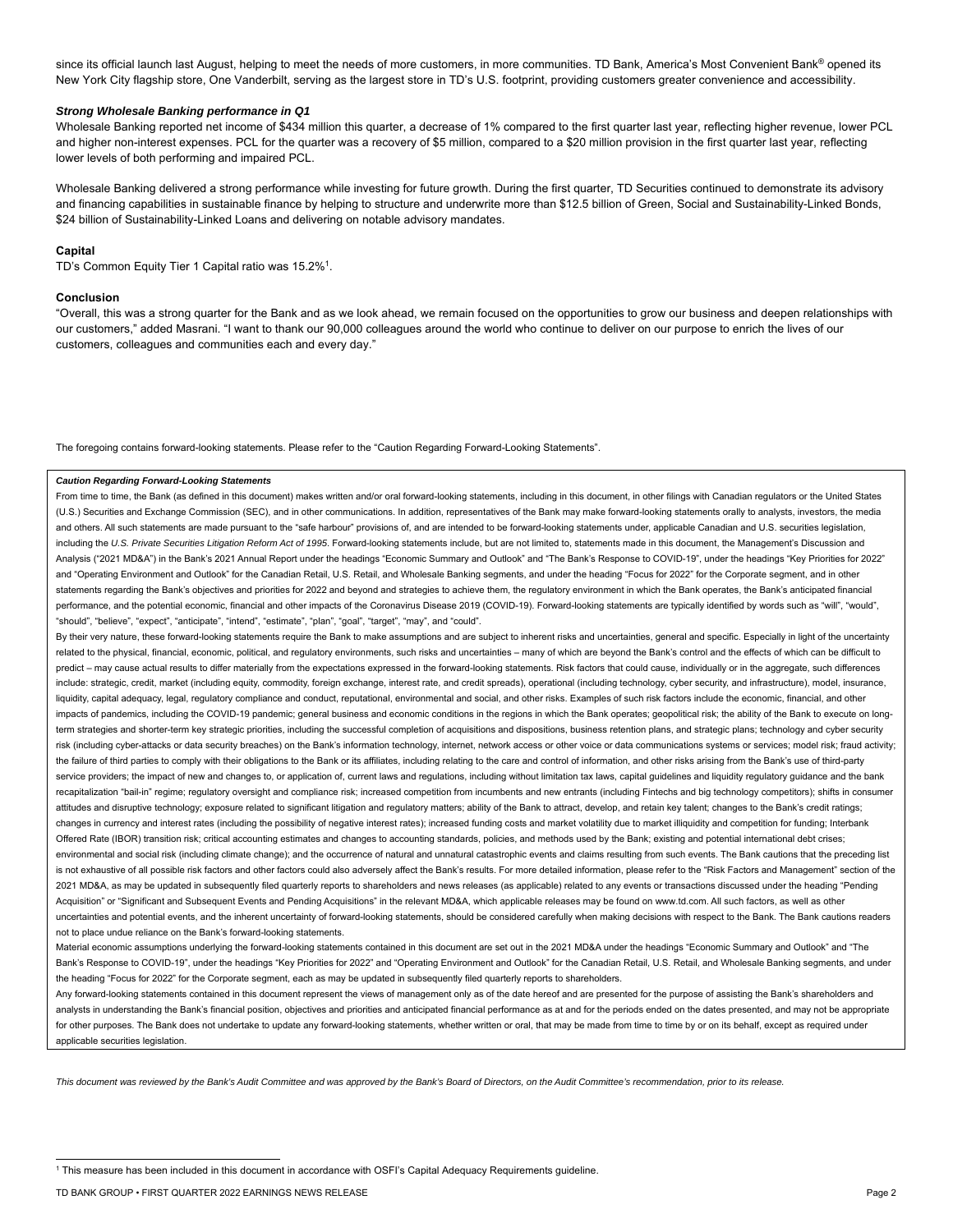| <b>TABLE 1: FINANCIAL HIGHLIGHTS</b>                                  |                            |    |         |            |         |  |
|-----------------------------------------------------------------------|----------------------------|----|---------|------------|---------|--|
| (millions of Canadian dollars, except as noted)                       | For the three months ended |    |         |            |         |  |
|                                                                       | October 31<br>January 31   |    |         | January 31 |         |  |
|                                                                       | 2022                       |    | 2021    |            | 2021    |  |
| <b>Results of operations</b>                                          |                            |    |         |            |         |  |
| Total revenue - reported                                              | \$<br>11,281               | \$ | 10,941  | \$         | 10,812  |  |
| Total revenue - adjusted <sup>1</sup>                                 | 11,281                     |    | 10,941  |            | 10,812  |  |
| Provision for (recovery of) credit losses                             | 72                         |    | (123)   |            | 313     |  |
| Insurance claims and related expenses                                 | 756                        |    | 650     |            | 780     |  |
| Non-interest expenses - reported                                      | 5.967                      |    | 5,947   |            | 5.784   |  |
| Non-interest expenses - adjusted <sup>1</sup>                         | 5,897                      |    | 5,898   |            | 5.744   |  |
| Net income - reported                                                 | 3,733                      |    | 3,781   |            | 3,277   |  |
| Net income $-$ adjusted <sup>1</sup>                                  | 3,833                      |    | 3,866   |            | 3,380   |  |
| Financial position (billions of Canadian dollars)                     |                            |    |         |            |         |  |
| Total loans net of allowance for loan losses                          | \$<br>743.6                | \$ | 722.6   | \$         | 706.0   |  |
| Total assets                                                          | 1,778.6                    |    | 1,728.7 |            | 1,735.6 |  |
| Total deposits                                                        | 1,159.5                    |    | 1,125.1 |            | 1.139.2 |  |
|                                                                       | 102.0                      |    | 99.8    |            | 95.4    |  |
| Total equity                                                          |                            |    |         |            |         |  |
| Total risk-weighted assets <sup>2</sup>                               | 470.9                      |    | 460.3   |            | 467.2   |  |
| <b>Financial ratios</b>                                               |                            |    |         |            |         |  |
| Return on common equity (ROE) – reported <sup>3</sup>                 | 15.3%                      |    | 15.7 %  |            | 14.3 %  |  |
| Return on common equity - adjusted <sup>1</sup>                       | 15.7                       |    | 16.1    |            | 14.7    |  |
| Return on tangible common equity (ROTCE) <sup>1</sup>                 | 20.6                       |    | 21.3    |            | 19.9    |  |
| Return on tangible common equity $-$ adjusted <sup>1</sup>            | 20.8                       |    | 21.4    |            | 20.1    |  |
| Efficiency ratio – reported <sup>3</sup>                              | 52.9                       |    | 54.4    |            | 53.5    |  |
| Efficiency ratio – adjusted <sup>1,3</sup>                            | 52.3                       |    | 53.9    |            | 53.1    |  |
| Provision for (recovery of) credit losses as a % of net               |                            |    |         |            |         |  |
| average loans and acceptances                                         | 0.04                       |    | (0.07)  |            | 0.17    |  |
| Common share information - reported (Canadian dollars)                |                            |    |         |            |         |  |
| Per share earnings<br>Basic                                           | \$<br>2.03                 | \$ | 2.04    | \$         | 1.77    |  |
| <b>Diluted</b>                                                        | 2.02                       |    | 2.04    |            | 1.77    |  |
|                                                                       |                            |    |         |            |         |  |
| Dividends per share                                                   | 0.89                       |    | 0.79    |            | 0.79    |  |
| Book value per share <sup>3</sup>                                     | 53.00                      |    | 51.66   |            | 49.44   |  |
| Closing share price <sup>4</sup>                                      | 101.81                     |    | 89.84   |            | 72.46   |  |
| Shares outstanding (millions)                                         |                            |    |         |            |         |  |
| Average basic                                                         | 1,820.5                    |    | 1,820.5 |            | 1,814.2 |  |
| Average diluted                                                       | 1,824.1                    |    | 1,823.2 |            | 1,815.8 |  |
| End of period                                                         | 1,816.5                    |    | 1,822.0 |            | 1,816.0 |  |
| Market capitalization (billions of Canadian dollars)                  | \$<br>184.9                | \$ | 163.7   | \$         | 131.6   |  |
| Dividend yield <sup>3</sup>                                           | 3.7%                       |    | 3.7%    |            | 4.5 %   |  |
| Dividend payout ratio <sup>3</sup>                                    | 44.0                       |    | 38.7    |            | 44.6    |  |
| Price-earnings ratio <sup>3</sup>                                     | 12.8                       |    | 11.6    |            | 11.0    |  |
| Total shareholder return (1 year) <sup>3</sup>                        | 45.8                       |    | 58.9    |            | 4.1     |  |
| Common share information - adjusted (Canadian dollars) <sup>1,3</sup> |                            |    |         |            |         |  |
| Per share earnings                                                    |                            |    |         |            |         |  |
| Basic                                                                 | \$<br>2.08                 | \$ | 2.09    | \$         | 1.83    |  |
| Diluted                                                               | 2.08                       |    | 2.09    |            | 1.83    |  |
| Dividend payout ratio                                                 | 42.8 %                     |    | 37.8 %  |            | 43.2 %  |  |
| Price-earnings ratio                                                  | 12.5                       |    | 11.3    |            | 13.1    |  |
| Capital ratios <sup>2</sup>                                           |                            |    |         |            |         |  |
| Common Equity Tier 1 Capital ratio                                    | 15.2%                      |    | 15.2 %  |            | 13.6 %  |  |
| Tier 1 Capital ratio                                                  | 16.3                       |    | 16.5    |            | 14.8    |  |
| <b>Total Capital ratio</b>                                            | 19.0                       |    | 19.1    |            | 17.4    |  |
| Leverage ratio                                                        | 4.4                        |    | 4.8     |            | 4.5     |  |
| TLAC ratio                                                            | 28.6                       |    | 28.3    |            | 23.8    |  |
| TLAC Leverage ratio                                                   | 7.6                        |    | 8.2     |            | 7.2     |  |

<u>TLAC Leverage ratio</u><br>The Toronto-Dominion Bank ("TD" or the "Bank") prepares its unaudited Interim Consolidated Financial Statements in accordance with IFRS, the current GAAP, and refers to results<br>The Toronto-Dominion B businesses and to measure overall Bank performance. To arrive at adjusted results, the Bank adjusts for "items of note", from reported results. Refer to the "How We Performed" section of this document for further explanation, a list of the items of note, and a reconciliation of adjusted to reported results. Non-GAAP financial measures and ratios used in this document are not defined terms under IFRS and, therefore, may not be comparable to similar terms used by other issuers.

<sup>2</sup> These measures have been included in this document in accordance with the Office of the Superintendent of Financial Institutions Canada's (OSFI's) Capital Adequacy Requirements<br>(CAR), Leverage Requirements, and Total L <sup>3</sup> For additional information about this metric, refer to the Glossary in the first quarter of 2022 MD&A, which is incorporated by reference.

<sup>4</sup>Toronto Stock Exchange (TSX) closing market price.

## **PENDING ACQUISITION**

## **Acquisition of First Horizon Corporation**

On February 28, 2022, the Bank and First Horizon Corporation ("First Horizon") announced a definitive agreement for the Bank to acquire First Horizon in an allcash transaction valued at US\$13.4 billion, or US\$25.00 for each common share of First Horizon. In connection with this transaction, the Bank has invested US\$494 million in non-voting First Horizon preferred stock (convertible in certain circumstances into up to 4.9% of First Horizon's common stock). The transaction is expected to close in the first quarter of fiscal 2023, and is subject to customary closing conditions, including approvals from First Horizon's shareholders and U.S. and Canadian regulatory authorities. The results of the acquired business will be consolidated by the Bank from the closing date and reported in the U.S. Retail segment.

If the transaction does not close prior to November 27, 2022, First Horizon shareholders will receive, at closing, an additional US\$0.65 per share on an annualized basis for the period from November 27, 2022 through the day immediately prior to the closing. Either party will have the right to terminate the agreement if the transaction has not closed by February 27, 2023 (the "outside date"), subject to the right of either party (under certain conditions) to extend the outside date to May 27, 2023.

Concurrent with the announcement, the automatic share purchase plan established under the Bank's NCIB automatically terminated pursuant to its terms. The NCIB remains in effect on the same terms and subject to the same restrictions as previously disclosed.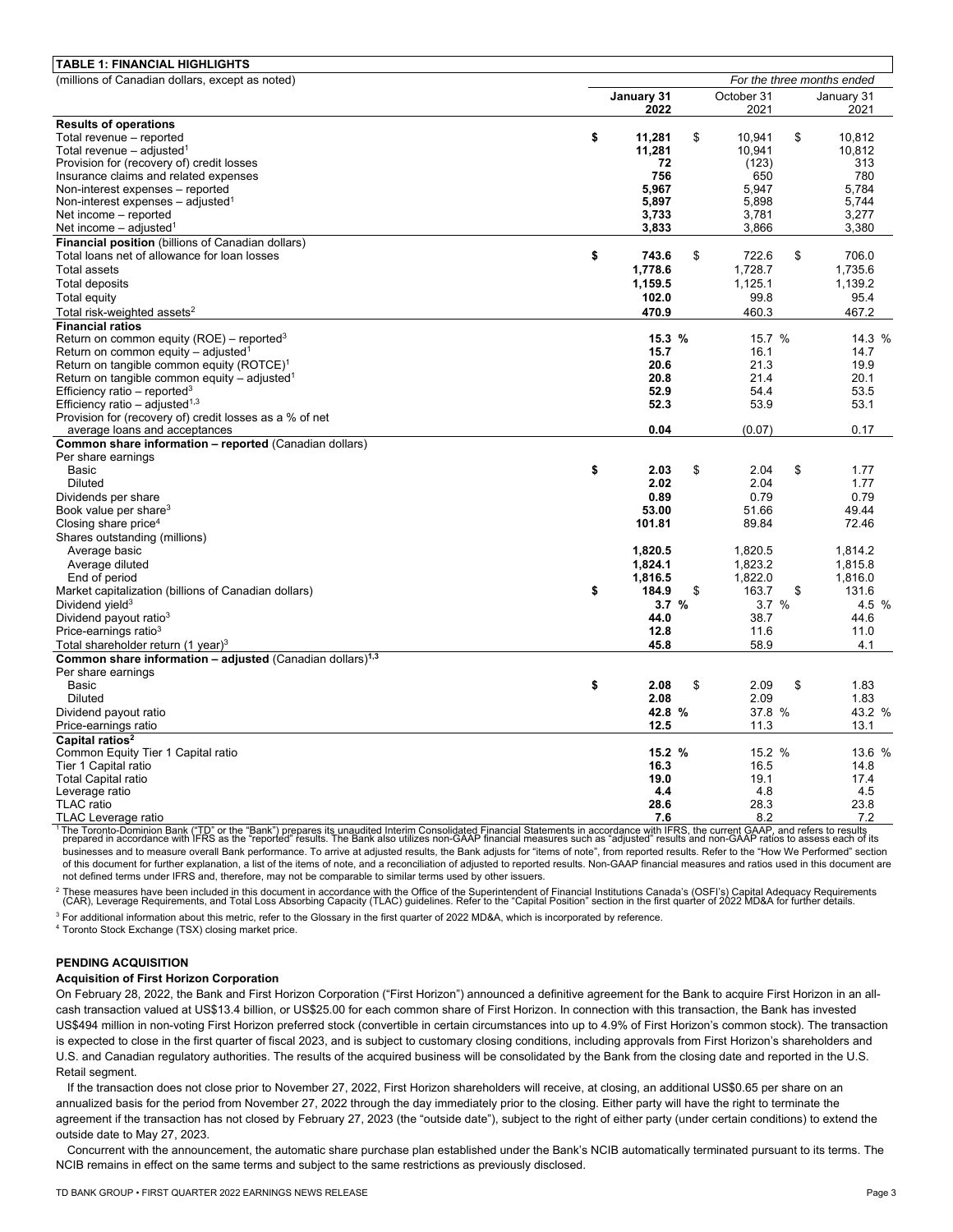# **HOW WE PERFORMED**

## **HOW THE BANK REPORTS**

The Bank prepares its Interim Consolidated Financial Statements in accordance with IFRS and refers to results prepared in accordance with IFRS as "reported" results.

## **Non-GAAP and Other Financial Measures**

In addition to reported results, the Bank also presents certain financial measures, including non-GAAP financial measures that are historical, non-GAAP ratios, supplementary financial measures and capital management measures, to assess its results. Non-GAAP financial measures, such as "adjusted" results, are utilized to assess the Bank's businesses and to measure the Bank's overall performance. To arrive at adjusted results, the Bank adjusts for "items of note", from reported results. Items of note are items which management does not believe are indicative of underlying business performance and are disclosed in Table 3. Non-GAAP ratios include a non-GAAP financial measure as one or more of its components. Examples of non-GAAP ratios include adjusted basic and diluted earnings per share (EPS), adjusted dividend payout ratio, adjusted efficiency ratio, and adjusted effective income tax rate. The Bank believes that non-GAAP financial measures and non-GAAP ratios provide the reader with a better understanding of how management views the Bank's performance. Non-GAAP financial measures and non-GAAP ratios used in this document are not defined terms under IFRS and, therefore, may not be comparable to similar terms used by other issuers. Supplementary financial measures depict the Bank's financial performance and position, and capital management measures depict the Bank's capital position, and both are explained in this document where they first appear.

## **U.S. Strategic Cards**

The Bank's U.S. strategic cards portfolio is comprised of agreements with certain U.S. retailers pursuant to which TD is the U.S. issuer of private label and cobranded consumer credit cards to their U.S. customers. Under the terms of the individual agreements, the Bank and the retailers share in the profits generated by the relevant portfolios after credit losses. Under IFRS, TD is required to present the gross amount of revenue and PCL related to these portfolios in the Bank's Interim Consolidated Statement of Income. At the segment level, the retailer program partners' share of revenues and credit losses is presented in the Corporate segment, with an offsetting amount (representing the partners' net share) recorded in Non-interest expenses, resulting in no impact to Corporate's reported Net income (loss). The Net income (loss) included in the U.S. Retail segment includes only the portion of revenue and credit losses attributable to TD under the agreements.

## **Investment in The Charles Schwab Corporation**

On October 6, 2020, the Bank acquired an approximately 13.5% stake in Schwab following the completion of Schwab's acquisition of TD Ameritrade ("Schwab transaction"). For further details, refer to Note 7 of the first quarter of 2022 Interim Consolidated Financial Statements. The Bank accounts for its investment in Schwab using the equity method and reports its after-tax share of Schwab's earnings with a one-month lag. The U.S. Retail segment reflects the Bank's share of net income from its investment in Schwab. The Corporate segment net income (loss) includes amounts for amortization of acquired intangibles and the acquisition and integration charges related to the Schwab transaction.

The following table provides the operating results on a reported basis for the Bank.

| <b>TABLE 2: OPERATING RESULTS - Reported</b>                      |                            |            |            |  |
|-------------------------------------------------------------------|----------------------------|------------|------------|--|
| (millions of Canadian dollars)                                    | For the three months ended |            |            |  |
|                                                                   | January 31                 | October 31 | January 31 |  |
|                                                                   | 2022                       | 2021       | 2021       |  |
| Net interest income<br>\$                                         | $6,302$ \$                 | $6,262$ \$ | 6,030      |  |
| Non-interest income                                               | 4,979                      | 4.679      | 4,782      |  |
| Total revenue                                                     | 11,281                     | 10.941     | 10,812     |  |
| Provision for (recovery of) credit losses                         | 72                         | (123)      | 313        |  |
| Insurance claims and related expenses                             | 756                        | 650        | 780        |  |
| Non-interest expenses                                             | 5,967                      | 5,947      | 5,784      |  |
| Income before income taxes and share of net income from           |                            |            |            |  |
| investment in Schwab                                              | 4,486                      | 4.467      | 3,935      |  |
| Provision for (recovery of) income taxes                          | 984                        | 910        | 827        |  |
| Share of net income from investment in Schwab                     | 231                        | 224        | 169        |  |
| Net income - reported                                             | 3,733                      | 3.781      | 3.277      |  |
| Preferred dividends and distributions on other equity instruments | 43                         | 63         | 65         |  |
| Net income available to common shareholders                       | $3,690$ \$                 | $3.718$ \$ | 3,212      |  |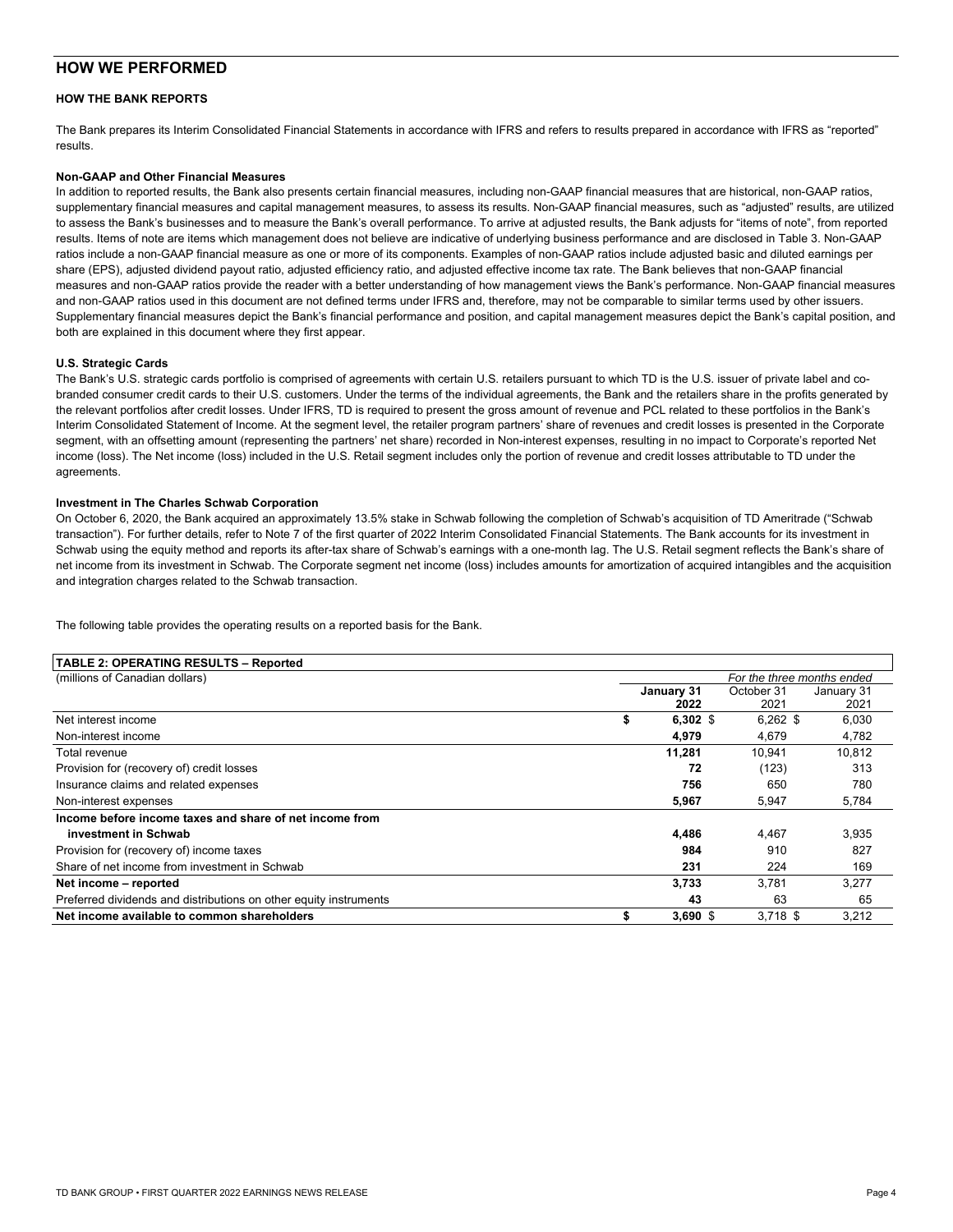The following table provides a reconciliation between the Bank's adjusted and reported results.

#### **TABLE 3: NON-GAAP FINANCIAL MEASURES – Reconciliation of Adjusted to Reported Net Income**

| (millions of Canadian dollars)                                                     | For the three months ended |            |            |            |
|------------------------------------------------------------------------------------|----------------------------|------------|------------|------------|
|                                                                                    |                            | January 31 | October 31 | January 31 |
|                                                                                    |                            | 2022       | 2021       | 2021       |
| Operating results - adjusted                                                       |                            |            |            |            |
| Net interest income                                                                | \$                         | $6,302$ \$ | $6,262$ \$ | 6,030      |
| Non-interest income                                                                |                            | 4,979      | 4,679      | 4,782      |
| Total revenue                                                                      |                            | 11,281     | 10.941     | 10.812     |
| Provision for (recovery of) credit losses                                          |                            | 72         | (123)      | 313        |
| Insurance claims and related expenses                                              |                            | 756        | 650        | 780        |
| Non-interest expenses <sup>1</sup>                                                 |                            | 5,897      | 5,898      | 5,744      |
| Income before income taxes and share of net income from investment in Schwab       |                            | 4,556      | 4,516      | 3,975      |
| Provision for (recovery of) income taxes                                           |                            | 1,001      | 921        | 836        |
| Share of net income from investment in Schwab <sup>2</sup>                         |                            | 278        | 271        | 241        |
| Net income - adjusted                                                              |                            | 3,833      | 3,866      | 3,380      |
| Preferred dividends and distributions on other equity instruments                  |                            | 43         | 63         | 65         |
| Net income available to common shareholders - adjusted                             |                            | 3,790      | 3,803      | 3,315      |
| Pre-tax adjustments for items of note                                              |                            |            |            |            |
| Amortization of acquired intangibles <sup>3</sup>                                  |                            | (67)       | (74)       | (74)       |
| Acquisition and integration charges related to the Schwab transaction <sup>4</sup> |                            | (50)       | (22)       | (38)       |
| Less: Impact of income taxes                                                       |                            |            |            |            |
| Amortization of acquired intangibles                                               |                            | (8)        | (9)        | (9)        |
| Acquisition and integration charges related to the Schwab transaction <sup>4</sup> |                            | (9)        | (2)        |            |
| Total adjustments for items of note                                                |                            | (100)      | (85)       | (103)      |
| Net income available to common shareholders - reported                             |                            | $3,690$ \$ | $3,718$ \$ | 3,212      |

<sup>1</sup> Adjusted non-interest expenses exclude the following items of note related to the Bank's own asset acquisitions and business combinations reported in the Corporate segment: i.Amortization of acquired intangibles – Q1 2022: \$33 million, Q4 2021: \$40 million, Q1 2021: \$39 million.

ii.The Bank's own integration and acquisition costs related to the Schwab transaction – Q1 2022: \$37 million, Q4 2021: \$9 million, Q1 2021: \$1 million.

<sup>2</sup> Adjusted share of net income from investment in Schwab excludes the following items of note on an after-tax basis. The earnings impact of both items is reported in the Corporate segment:

i.Amortization of Schwab-related acquired intangibles – Q1 2022: \$34 million, Q4 2021: \$34 million; Q1 2021: \$35 million; and

ii.The Bank's share of acquisition and integration charges associated with Schwab's acquisition of TD Ameritrade - Q1 2022: \$13 million, Q4 2021: \$13 million, Q1 2021: \$37 million.

 $^3$  Amortization of acquired intangibles relates to intangibles acquired as a result of asset acquisitions and business combinations, including the after-tax amounts for amortization of acquired intangibles relating to the Share of net income from investment in Schwab, reported in the Corporate segment. Refer to footnotes 1 and 2 for amounts.

4 Acquisition and integration charges related to the Schwab transaction include the Bank's own integration and acquisition costs, as well as the Bank's share of acquisition and integration charges associated with Schwab's acquisition of TD Ameritrade on an after-tax basis, both reported in the Corporate segment. Refer to footnotes 1 and 2 for amounts.

| TABLE 4: RECONCILIATION OF REPORTED TO ADJUSTED EARNINGS PER SHARE <sup>1</sup> |                   |                            |            |
|---------------------------------------------------------------------------------|-------------------|----------------------------|------------|
| (Canadian dollars)                                                              |                   | For the three months ended |            |
|                                                                                 | January 31        | October 31                 | January 31 |
|                                                                                 | 2022              | 2021                       | 2021       |
| Basic earnings per share - reported                                             | $2.03~\mathrm{s}$ | $2.04$ \$                  | 1.77       |
| Adjustments for items of note                                                   | 0.05              | 0.05                       | 0.06       |
| Basic earnings per share - adjusted                                             | 2.08 <sub>3</sub> | $2.09$ \$                  | 1.83       |
|                                                                                 |                   |                            |            |
| Diluted earnings per share - reported                                           | $2.02 \text{ } $$ | $2.04$ \$                  | 1.77       |
| Adjustments for items of note                                                   | 0.05              | 0.05                       | 0.06       |
| Diluted earnings per share - adjusted                                           | 2.08              | $2.09$ \$                  | 1.83       |

**Diluted earnings per share – adjusted \$ 2.08** \$ 2.09 \$ 1.83 1 EPS is computed by dividing net income available to common shareholders by the weighted-average number of shares outstanding during the period. Numbers may not add due to rounding.

## **Return on Common Equity**

The consolidated Bank ROE is calculated as reported net income available to common shareholders as a percentage of average common equity. The consolidated Bank adjusted ROE is calculated as adjusted net income available to common shareholders as a percentage of average common equity. Adjusted ROE is a non-GAAP financial ratio and can be utilized in assessing the Bank's use of equity.

ROE for the business segments is calculated as the segment net income attributable to common shareholders as a percentage of average allocated capital. The Bank's methodology for allocating capital to its business segments is largely aligned with the common equity capital requirements under Basel III. Capital allocated to the business segments increased to 10.5% Common Equity Tier 1 (CET1) Capital in the first quarter of 2022, compared with 9% in fiscal 2021.

| TABLE 5: RETURN ON COMMON EQUITY                       |                                 |  |        |  |            |
|--------------------------------------------------------|---------------------------------|--|--------|--|------------|
| (millions of Canadian dollars, except as noted)        | For the three months ended      |  |        |  |            |
|                                                        | October 31<br><b>January 31</b> |  |        |  | January 31 |
|                                                        | 2022                            |  | 2021   |  | 2021       |
| Average common equity                                  | 95.829                          |  | 93.936 |  | 89,211     |
| Net income available to common shareholders - reported | 3.690                           |  | 3.718  |  | 3.212      |
| Items of note, net of income taxes                     | 100                             |  | 85     |  | 103        |
| Net income available to common shareholders - adjusted | 3.790                           |  | 3.803  |  | 3,315      |
| Return on common equity - reported                     | 15.3%                           |  | 15.7%  |  | 14.3 %     |
| Return on common equity - adjusted                     | 15.7                            |  | 16.1   |  | 14.7       |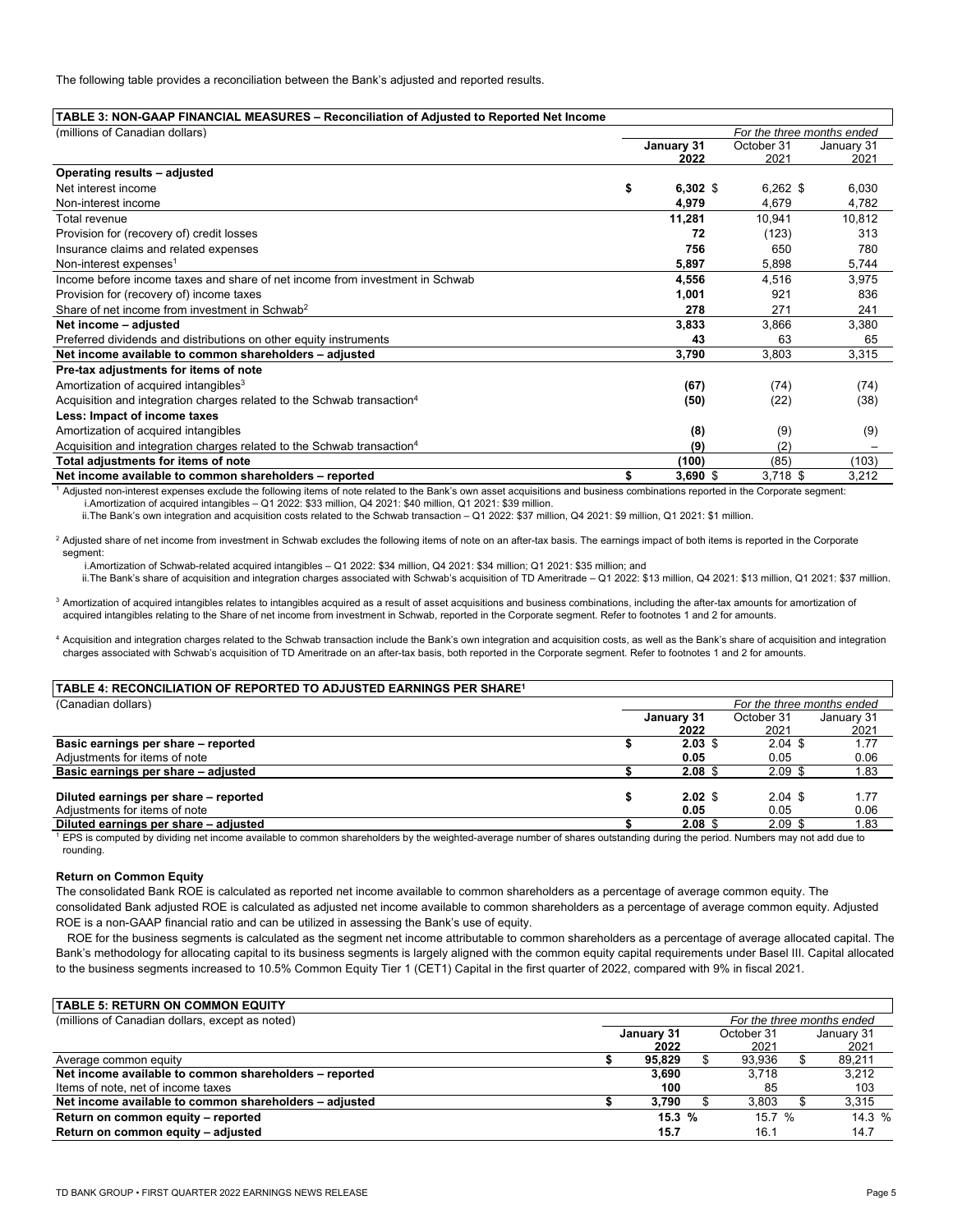### **Return on Tangible Common Equity**

Tangible common equity (TCE) is calculated as common shareholders' equity less goodwill, imputed goodwill and intangibles on the investments in Schwab and other acquired intangible assets, net of related deferred tax liabilities. ROTCE is calculated as reported net income available to common shareholders after adjusting for the after-tax amortization of acquired intangibles, which are treated as an item of note, as a percentage of average TCE. Adjusted ROTCE is calculated using reported net income available to common shareholders, adjusted for all items of note, as a percentage of average TCE. TCE, ROTCE, and adjusted ROTCE can be utilized in assessing the Bank's use of equity. TCE is a non-GAAP financial measure, and ROTCE and adjusted ROTCE are non-GAAP ratios.

| TABLE 6: RETURN ON TANGIBLE COMMON EQUITY                                                          |            |                            |            |  |            |
|----------------------------------------------------------------------------------------------------|------------|----------------------------|------------|--|------------|
| (millions of Canadian dollars, except as noted)                                                    |            | For the three months ended |            |  |            |
|                                                                                                    | January 31 |                            | October 31 |  | January 31 |
|                                                                                                    | 2022       |                            | 2021       |  | 2021       |
| Average common equity                                                                              | 95,829     |                            | 93,936     |  | 89,211     |
| Average goodwill                                                                                   | 16,519     |                            | 16.408     |  | 16.743     |
| Average imputed goodwill and intangibles on investments in Schwab                                  | 6,585      |                            | 6,570      |  | 6,903      |
| Average other acquired intangibles <sup>1</sup>                                                    | 526        |                            | 565        |  | 407        |
| Average related deferred tax liabilities                                                           | (172)      |                            | (173)      |  | (173)      |
| Average tangible common equity                                                                     | 72.371     |                            | 70.566     |  | 65,331     |
| Net income available to common shareholders - reported                                             | 3,690      |                            | 3.718      |  | 3.212      |
| Amortization of acquired intangibles, net of income taxes                                          | 59         |                            | 65         |  | 65         |
| Net income available to common shareholders adjusted for                                           |            |                            |            |  |            |
| amortization of acquired intangibles, net of income taxes                                          | 3,749      |                            | 3.783      |  | 3,277      |
| Other items of note, net of income taxes                                                           | 41         |                            | 20         |  | 38         |
| Net income available to common shareholders - adjusted                                             | 3,790      |                            | 3,803      |  | 3,315      |
| Return on tangible common equity                                                                   | 20.6%      |                            | 21.3 %     |  | 19.9 %     |
| Return on tangible common equity - adjusted                                                        | 20.8       |                            | 21.4       |  | 20.1       |
| Experience the constitution of the construction of the constitution of the constitution of all and |            |                            |            |  |            |

1 Excludes intangibles relating to software and asset servicing rights.

# **HOW OUR BUSINESSES PERFORMED**

For management reporting purposes, the Bank reports its results under three key business segments: Canadian Retail, which includes the results of the personal and commercial banking, wealth, and insurance businesses; U.S. Retail, which includes the results of the personal and business banking operations, wealth management services, and the Bank's investment in Schwab; and Wholesale Banking. The Bank's other activities are grouped into the Corporate segment.

Results of each business segment reflect revenue, expenses, assets, and liabilities generated by the businesses in that segment. Where applicable, the Bank measures and evaluates the performance of each segment based on adjusted results and ROE, and for those segments, the Bank indicates that the measure is adjusted. For further details, refer to the "How We Performed" section of this document, the "Business Focus" section in the Bank's 2021 MD&A, and Note 29 of the Bank's Consolidated Financial Statements for the year ended October 31, 2021.

PCL related to performing (Stage 1 and Stage 2) and impaired (Stage 3) financial assets, loan commitments, and financial guarantees is recorded within the respective segment.

Net interest income within Wholesale Banking is calculated on a taxable equivalent basis (TEB), which means that the value of non-taxable or tax-exempt income, including certain dividends, is adjusted to its equivalent before-tax value. Using TEB allows the Bank to measure income from all securities and loans consistently and makes for a more meaningful comparison of net interest income with similar institutions. The TEB increase to net interest income and provision for income taxes reflected in Wholesale Banking's results are reversed in the Corporate segment. The TEB adjustment for the quarter was \$38 million, compared with \$36 million in the prior quarter and \$42 million in the first quarter last year.

Share of net income from investment in Schwab is reported in the U.S. Retail segment. Amounts for amortization of acquired intangibles and the acquisition and integration charges related to the Schwab transaction are recorded in the Corporate segment.

| <b>TABLE 7: CANADIAN RETAIL</b>                                         |            |        |                            |            |     |            |  |
|-------------------------------------------------------------------------|------------|--------|----------------------------|------------|-----|------------|--|
| (millions of Canadian dollars, except as noted)                         |            |        | For the three months ended |            |     |            |  |
|                                                                         | January 31 |        |                            | October 31 |     | January 31 |  |
|                                                                         |            | 2022   |                            | 2021       |     | 2021       |  |
| Net interest income                                                     | \$         | 3,085  | \$                         | 3,062      | \$  | 2,978      |  |
| Non-interest income                                                     |            | 3,633  |                            | 3,458      |     | 3,367      |  |
| Total revenue                                                           |            | 6.718  |                            | 6,520      |     | 6,345      |  |
| Provision for (recovery of) credit losses – impaired                    |            | 150    |                            | 140        |     | 167        |  |
| Provision for (recovery of) credit losses – performing                  |            | (117)  |                            | (87)       |     | (25)       |  |
| Total provision for (recovery of) credit losses                         |            | 33     |                            | 53         |     | 142        |  |
| Insurance claims and related expenses                                   |            | 756    |                            | 650        |     | 780        |  |
| Non-interest expenses                                                   |            | 2,869  |                            | 2,912      |     | 2,654      |  |
| Provision for (recovery of) income taxes                                |            | 806    |                            | 768        |     | 732        |  |
| Net income                                                              | \$         | 2.254  |                            | 2,137      | \$. | 2,037      |  |
| Selected volumes and ratios                                             |            |        |                            |            |     |            |  |
| Return on common equity <sup>1</sup>                                    |            | 44.8 % |                            | 47.7 %     |     | 46.0 %     |  |
| Net interest margin (including on securitized assets) <sup>2</sup>      |            | 2.53   |                            | 2.57       |     | 2.65       |  |
| Efficiency ratio                                                        |            | 42.7   |                            | 44.7       |     | 41.8       |  |
| Assets under administration (billions of Canadian dollars) <sup>3</sup> | \$         | 557    | \$.                        | 557        | \$  | 484        |  |
| Assets under management (billions of Canadian dollars) <sup>3</sup>     |            | 429    |                            | 427        |     | 380        |  |
| Number of Canadian retail branches                                      |            | 1,062  |                            | 1,061      |     | 1,087      |  |
| Average number of full-time equivalent staff                            |            | 42,952 |                            | 42,205     |     | 40,714     |  |

1 Capital allocated to the business segment was increased to 10.5% CET1 Capital effective the first quarter of fiscal 2022 compared with 9% in the prior year.

 $^2$  Net interest margin is calculated by dividing net interest income by average interest-earning assets. Average interest-earning assets used in the calculation of net interest margin is a non-GAAP financial measure. Refer to "Non-GAAP and Other Financial Measures" in the "How We Performed" section of this document and the Glossary in the first quarter of 2022 MD&A, which is incorporated by reference, for additional information about these metrics.

<sup>3</sup> For additional information about this metric, refer to the Glossary in the first quarter of 2022 MD&A, which is incorporated by reference.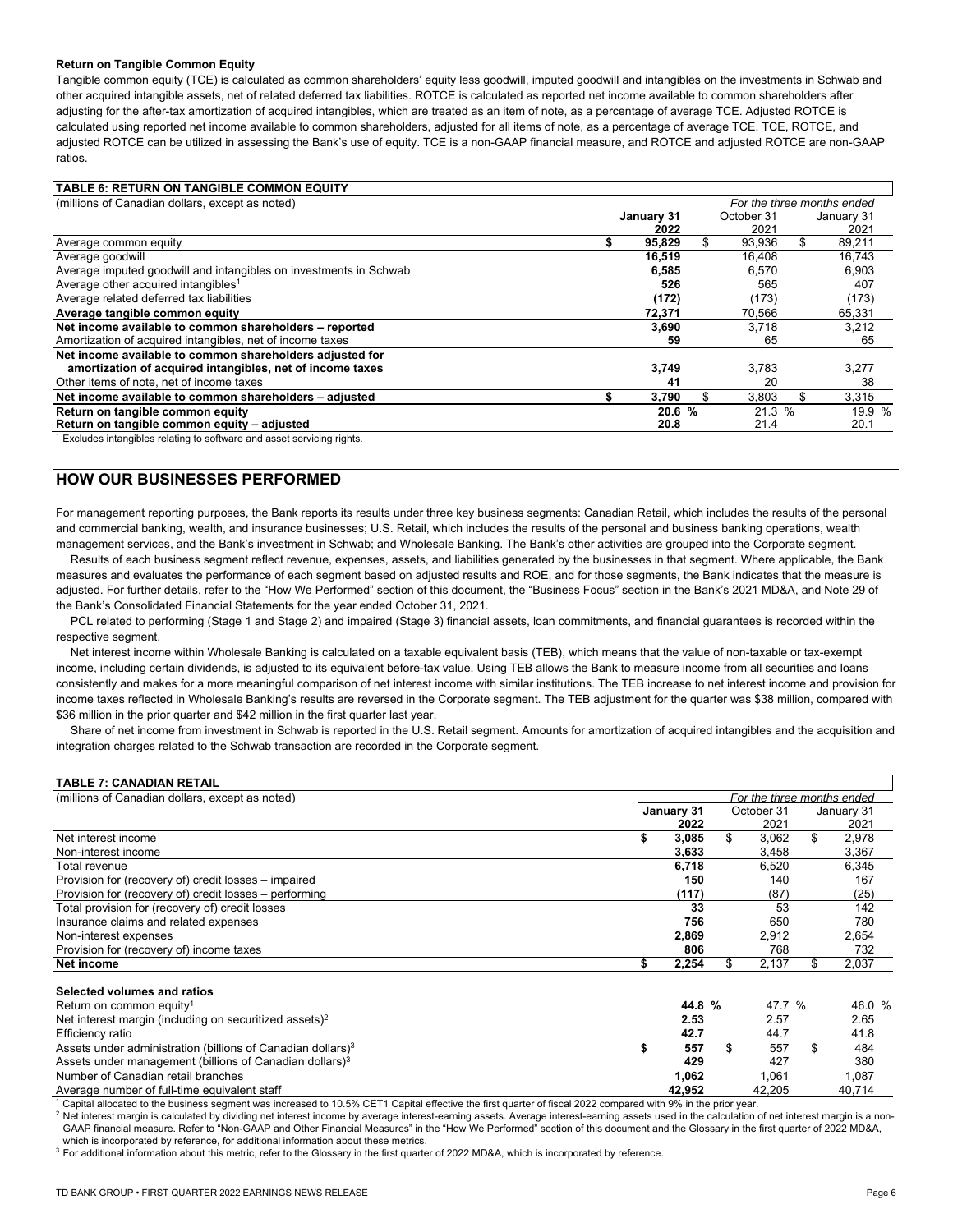#### Quarterly comparison – Q1 2022 vs. Q1 2021

Canadian Retail net income for the quarter was \$2,254 million, an increase of \$217 million, or 11%, compared with the first quarter last year, reflecting higher revenue and lower PCL, partially offset by higher non-interest expenses. The annualized ROE for the quarter was 44.8%, compared with 46.0% in the first quarter last year.

Canadian Retail revenue is derived from the personal and business banking, wealth, and insurance businesses. Revenue for the quarter was \$6,718 million, an increase of \$373 million, or 6%, compared with the first quarter last year.

Net interest income was \$3,085 million, an increase of \$107 million, or 4%, compared with the first quarter last year, reflecting volume growth, partially offset by lower margins. Average loan volumes increased \$40 billion, or 9%, reflecting 8% growth in personal loans and 14% growth in business loans. Average deposit volumes increased \$40 billion, or 9%, reflecting 7% growth in personal deposits, 13% growth in business deposits, and 9% growth in wealth deposits. Net interest margin was 2.53%, a decrease of 12 bps, reflecting changes to balance sheet mix, lower margins on loans, and lower mortgage prepayment revenue.

Non-interest income was \$3,633 million, an increase of \$266 million, or 8%, reflecting higher fee-based revenue in the banking and wealth businesses, and higher insurance volumes, partially offset by a decrease in the fair value of investments supporting claims liabilities which resulted in a similar decrease in insurance claims, and lower transaction revenue in the wealth business.

Assets under administration (AUA) were \$557 billion as at January 31, 2022, an increase of \$73 billion, or 15%, and assets under management (AUM) were \$429 billion as at January 31, 2022, an increase of \$49 billion, or 13%, compared with the first quarter last year, both reflecting market appreciation and net asset growth.

PCL was \$33 million, a decrease of \$109 million, compared with the first quarter last year. PCL – impaired for the quarter was \$150 million, a decrease of \$17 million, or 10%. PCL – performing was a recovery of \$117 million, compared with a recovery of \$25 million in the prior year, reflecting improved credit conditions, including a more favourable economic outlook. Total PCL as an annualized percentage of credit volume was 0.03%, a decrease of 9 bps compared with the first quarter last year.

Insurance claims and related expenses for the quarter were \$756 million, a decrease of \$24 million, or 3%, compared with the first quarter last year reflecting a decrease in the fair value of investments supporting claims liabilities which resulted in a similar decrease in non-interest income, partially offset by more severe weather-related events.

Non-interest expenses for the quarter were \$2,869 million, an increase of \$215 million, or 8%, compared with the first quarter last year, reflecting higher spend supporting business growth, including technology and marketing costs, higher employee-related expenses and variable compensation.

The efficiency ratio for the quarter was 42.7%, compared with 41.8% in the first quarter last year.

## Quarterly comparison – Q1 2022 vs. Q4 2021

Canadian Retail net income for the quarter was \$2,254 million, an increase of \$117 million, or 5%, compared with the prior quarter, reflecting higher revenue and lower non-interest expenses, partially offset by higher insurance claims. The annualized ROE for the quarter was 44.8%, compared with 47.7%, in the prior quarter.

Revenue increased \$198 million, or 3%, compared with the prior quarter. Net interest income increased \$23 million, or 1%. Average loan volumes increased \$11 billion, or 2%, reflecting 2% growth in personal loans and 3% growth in business loans. Average deposit volumes increased \$8 billion, or 2%, reflecting 1% growth in personal deposits, 2% growth in business deposits, and a 3% increase in wealth deposits. Net interest margin was 2.53%, a decrease of 4 bps, primarily reflecting lower margins on loans.

Non-interest income increased \$175 million, or 5%, reflecting prior quarter premium rebates for customers in the insurance business, higher transaction and fee-based revenue in the wealth business, and higher fee-based revenue in the banking businesses.

AUA and AUM, were relatively flat compared with the prior quarter.

PCL was \$33 million, a decrease of \$20 million, compared with the prior quarter. PCL – impaired increased \$10 million, or 7%. PCL – performing was a recovery of \$117 million compared with a recovery of \$87 million in the prior quarter. The performing release this quarter reflects a more favourable economic outlook. Total PCL as an annualized percentage of credit volume was 0.03%, a decrease of 1 basis point.

Insurance claims and related expenses for the quarter increased \$106 million, or 16%, compared with the prior quarter, reflecting higher current year claims, less favourable prior years' claims development and more severe weather-related events.

Non-interest expenses decreased \$43 million, or 1%, compared with the prior quarter reflecting lower technology and marketing costs. The efficiency ratio was 42.7%, compared with 44.7%, in the prior quarter.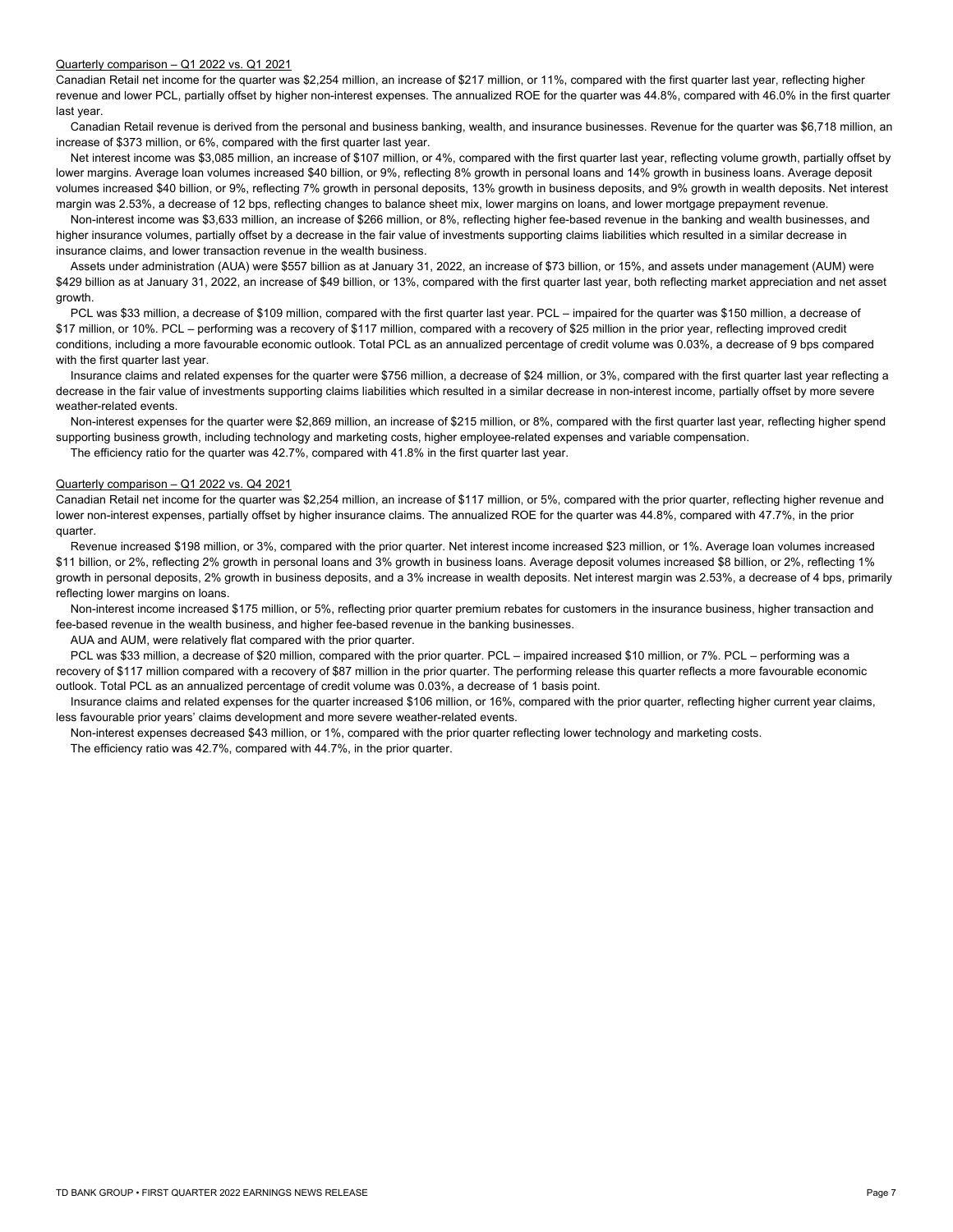| <b>TABLE 8: U.S. RETAIL</b>                                                                                                 |                            |    |                        |    |                      |
|-----------------------------------------------------------------------------------------------------------------------------|----------------------------|----|------------------------|----|----------------------|
| (millions of dollars, except as noted)                                                                                      | For the three months ended |    |                        |    |                      |
|                                                                                                                             | January 31                 |    | October 31             |    | January 31           |
| <b>Canadian Dollars</b>                                                                                                     | 2022                       |    | 2021                   |    | 2021                 |
| Net interest income                                                                                                         | \$<br>2.115                | \$ | 2.103                  | \$ | 2,031                |
| Non-interest income                                                                                                         | 671                        |    | 677                    |    | 653                  |
| Total revenue                                                                                                               | 2,786                      |    | 2,780                  |    | 2,684                |
| Provision for (recovery of) credit losses - impaired                                                                        | 125                        |    | 68                     |    | 190                  |
| Provision for (recovery of) credit losses – performing                                                                      | (104)                      |    | (144)                  |    | (55)                 |
| Total provision for (recovery of) credit losses                                                                             | 21                         |    | (76)                   |    | 135                  |
| Non-interest expenses                                                                                                       | 1,597                      |    | 1,617                  |    | 1,688                |
| Provision for (recovery of) income taxes                                                                                    | 148                        |    | 111                    |    | 70                   |
| U.S. Retail Bank net income                                                                                                 | 1.020                      |    | 1.128                  |    | 791                  |
| Share of net income from investment in Schwab <sup>1,2</sup>                                                                | 252                        |    | 246                    |    | 209                  |
| Net income                                                                                                                  | \$<br>1.272                | \$ | 1.374                  | \$ | 1,000                |
| <b>U.S. Dollars</b>                                                                                                         |                            |    |                        |    |                      |
| Net interest income<br>Non-interest income                                                                                  | \$<br>1.671<br>530         | \$ | 1.673<br>539           | \$ | 1.579<br>507         |
| Total revenue                                                                                                               | 2,201                      |    | 2,212                  |    | 2,086                |
| Provision for (recovery of) credit losses - impaired                                                                        | 99                         |    | 53                     |    | 147                  |
| Provision for (recovery of) credit losses - performing                                                                      | (82)                       |    | (115)                  |    | (44)                 |
| Total provision for (recovery of) credit losses                                                                             | 17                         |    | (62)                   |    | 103                  |
| Non-interest expenses                                                                                                       | 1,261                      |    | 1,288                  |    | 1,313                |
| Provision for (recovery of) income taxes                                                                                    | 117                        |    | 89                     |    | 55                   |
| U.S. Retail Bank net income                                                                                                 | 806                        |    | 897                    |    | 615                  |
| Share of net income from investment in Schwab <sup>1,2</sup>                                                                | 200                        |    | 195                    |    | 161                  |
| Net income                                                                                                                  | \$<br>1,006                | \$ | 1,092                  | \$ | 776                  |
| Selected volumes and ratios<br>Return on common equity <sup>3</sup><br>Net interest margin <sup>4</sup><br>Efficiency ratio | 12.6%<br>2.21<br>57.3      |    | 14.5 %<br>2.21<br>58.2 |    | 9.8%<br>2.24<br>62.9 |
| Assets under administration (billions of U.S. dollars)                                                                      | \$<br>32                   | \$ | 30                     | \$ | 26                   |
| Assets under management (billions of U.S. dollars)                                                                          | 40                         |    | 41                     |    | 43                   |
|                                                                                                                             |                            |    |                        |    |                      |

Number of U.S. retail stores **1,152** 1,148 1,223 Average number of full-time equivalent staff

The Bank's share of Schwab's earnings is reported with a one-month lag. Refer to Note 7 of the Bank's first guarter 2022 Interim Consolidated Financial Statements for further details. <sup>1</sup> The Bank's share of Schwab's earnings is reported with a one-month lag. Refer to Note 7 of the Bank's first quarter 2022 Interim Consolidated Financial Statements for further details.<br><sup>2</sup> The after-tax amounts for amor Corporate segment.

 $^3$  Capital allocated to the business segment was increased to 10.5% CET1 Capital effective the first quarter of fiscal 2022 compared with 9% in the prior year.<br><sup>4</sup> Net interest margin is calculated by dividing U.S. Peta

<sup>4</sup> Net interest margin is calculated by dividing U.S. Retail segment's net interest income by average interest-earning assets excluding the impact related to sweep deposits arrangements and the impact of intercompany deposits and cash collateral, which management believes better reflects segment performance. In addition, the value of tax-exempt interest income is adjusted to its equivalent before-tax value. Net interest income and average interest-earning assets used in the calculation are non-GAAP financial measures. For additional information about the Bank's use of non-GAAP financial measures, refer to "Non-GAAP and Other Financial Measures" in the "How We Performed" section of this document.

#### Quarterly comparison – Q1 2022 vs. Q1 2021

U.S. Retail net income for the quarter was \$1,272 million (US\$1,006 million), an increase of \$272 million (US\$230 million), or 27% (30% in U.S. dollars) compared with the first quarter last year. The annualized ROE for the quarter was 12.6%, compared with 9.8%, in the first quarter last year.

U.S. Retail net income includes contributions from the U.S. Retail Bank and the Bank's investment in Schwab. Net income for the quarter from the U.S. Retail Bank and the Bank's investment in Schwab was \$1,020 million (US\$806 million) and \$252 million (US\$200 million), respectively.

The contribution from Schwab of US\$200 million increased US\$39 million, or 24%, compared with the contribution in the first quarter last year, primarily reflecting higher net interest revenue.

U.S. Retail Bank net income of US\$806 million increased US\$191 million, or 31%, primarily reflecting higher revenue, lower PCL, and lower non-interest expenses.

U.S. Retail Bank revenue is derived from the personal and business banking and wealth management businesses. Revenue for the quarter was US\$2,201 million, an increase of US\$115 million, or 6%, compared with the first quarter last year. Net interest income of US\$1,671 million, was up US\$92 million, largely driven by the benefit of higher business and personal deposit volumes and margins combined with increased earnings on the investment portfolio, partially offset by lower loan margins and decreased sweep deposit balances. Net interest margin of 2.21%, was down 3 bps, as the impact of negative balance sheet mix was partially offset by deposit margin expansion and increased earnings on the investment portfolio. Non-interest income increased US\$23 million, or 5%, compared with the first quarter last year, primarily reflecting fee income growth from increased customer activity, partially offset by lower gains on the sale of mortgage loans.

Average loan volumes decreased US\$10 billion, or 6%, compared with the first quarter last year. Personal loans were flat while business loans decreased 11%, as PPP loan forgiveness accounted for about 56% of the decline in business loans with paydowns of commercial loans driving the remaining decline. Average deposit volumes increased US\$20 billion, or 5%, reflecting a 15% increase in personal deposits and a 12% increase in business deposits, partially offset by a 6% decrease in sweep deposits.

AUA were US\$32 billion as at January 31, 2022, an increase of US\$6 billion, or 23%, compared with the first quarter last year, reflecting net asset growth. AUM were US\$40 billion as at January 31, 2022, a decrease of US\$3 billion, or 7%, compared with the first quarter last year, reflecting net asset outflows, partially offset by market appreciation.

PCL for the quarter was US\$17 million, a decrease of US\$86 million compared with the first quarter last year. PCL – impaired was US\$99 million, a decrease of US\$48 million, or 33%, largely related to improved credit conditions. PCL – performing was a recovery of US\$82 million, compared with a recovery of US\$44 million in the prior year, reflecting improved credit conditions, including a more favourable economic outlook. U.S. Retail PCL including only the Bank's share of PCL in the U.S. strategic cards portfolio, as an annualized percentage of credit volume was 0.04%, a decrease of 21 bps, compared with the first quarter last year.

Non-interest expenses for the quarter were US\$1,261 million, a decrease of US\$52 million, or 4%, compared with the first quarter last year, primarily reflecting prior year store optimization costs of US\$76 million and productivity savings in the current year, partially offset by higher employee related expenses and investments in the business.

The efficiency ratio for the quarter was 57.3%, compared with 62.9%, in the first quarter last year.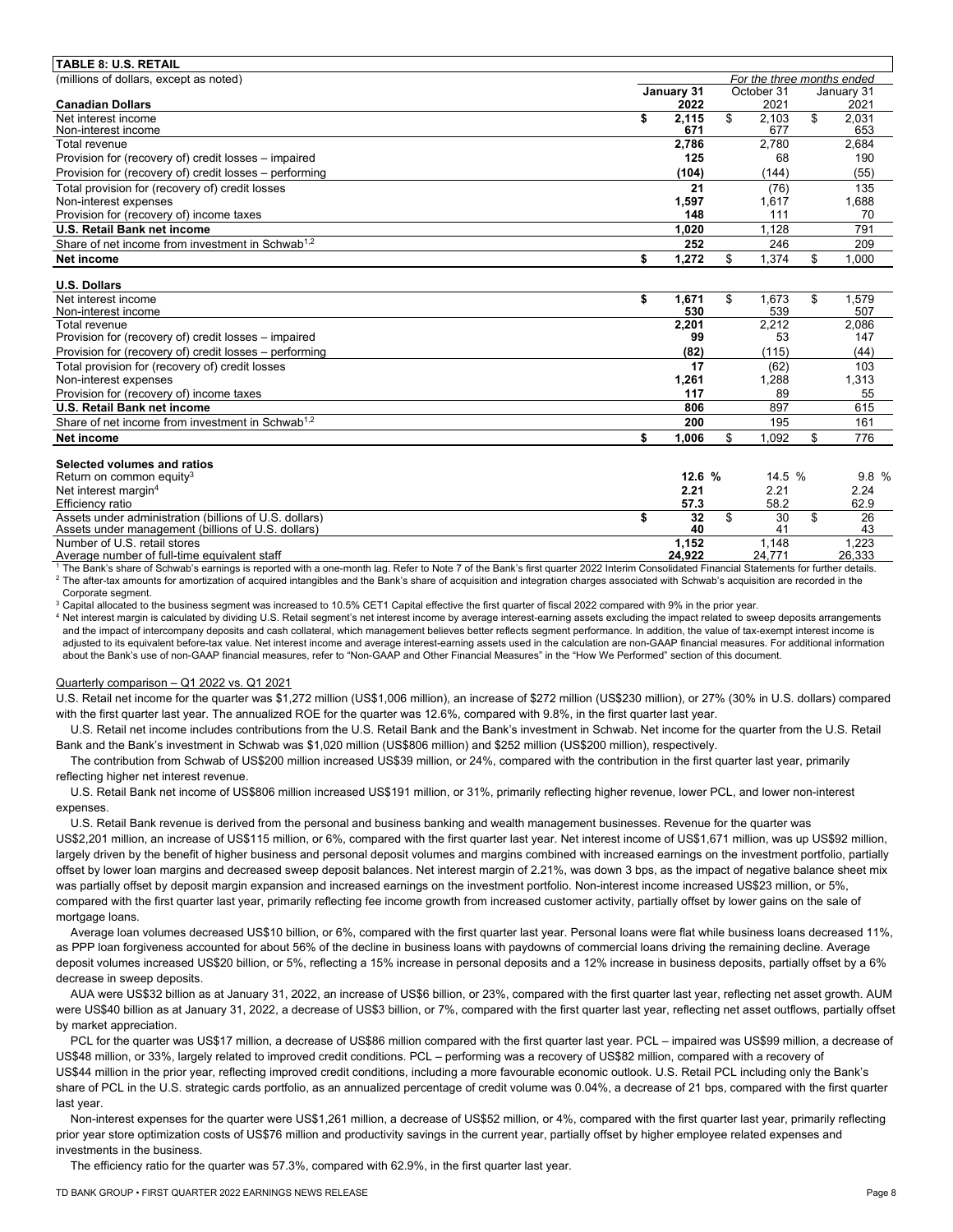#### Quarterly comparison – Q1 2022 vs. Q4 2021

U.S. Retail net income of \$1,272 million (US\$1,006 million) decreased \$102 million (US\$86 million), or 7% (8% in U.S. dollars). The annualized ROE for the quarter was 12.6%, compared with 14.5% in the prior quarter.

The contribution from Schwab of US\$200 million increased US\$5 million, or 3%, primarily reflecting higher net interest revenue, partially offset by higher operating expenses.

U.S. Retail Bank net income of US\$806 million decreased US\$91 million, or 10%, compared with the prior quarter, primarily reflecting higher PCL.

Revenue for the quarter decreased US\$11 million, relatively flat, compared with the prior quarter. Net interest income of US\$1,671 million, and net interest margin of 2.21%, were relatively flat as the impact of lower accelerated fee amortization from PPP forgiveness was offset by deposit margin expansion and increased earnings on the investment portfolio. Non-interest income decreased US\$9 million, or 2%, primarily reflecting a lower valuation on certain investments, partially offset by higher fee income growth from increased customer activity.

Average loan volumes decreased US\$1 billion, or 1%, compared with the prior quarter. Personal loans increased 2%, primarily reflecting growth in residential mortgage and credit card balances. Business loans decreased 3%, the majority related to PPP loan forgiveness. Average deposit volumes increased US\$9 billion, or 2%, compared with the prior quarter reflecting a 3% increase in personal deposits, a 2% increase in susus deposits, and a 2% increase in sweep deposits. AUA were US\$32 billion as at January 31, 2022, an increase of US\$2 billion, or 7%, compared with the prior quarter, reflecting net asset growth. AUM were

US\$40 billion as at January 31, 2022, a decrease of US\$1 billion, or 2%, reflecting net asset outflows, partially offset by market appreciation.

PCL was US\$17 million compared with a recovery of US\$62 million in the prior quarter. PCL – impaired increased US\$46 million, or 87%. While still significantly below historical levels, the increase reflects early signs of normalization of credit performance, including seasonal trends in the credit card and auto portfolios. PCL – performing was a recovery of US\$82 million, compared with a recovery of US\$115 million in the prior quarter. The current quarter performing release reflects a more favourable economic outlook. U.S. Retail PCL including only the Bank's share of PCL in the U.S. strategic cards portfolio, as an annualized percentage of credit volume was 0.04%, higher by 19 bps.

Non-interest expenses for the quarter were US\$1,261 million, a decrease of US\$27 million, or 2%, primarily reflecting timing of project expenses and higher incentive compensation costs in the prior quarter.

The efficiency ratio for the quarter was 57.3%, compared with 58.2% in the prior quarter.

# **TABLE 9: WHOLESALE BANKING**

| (millions of Canadian dollars, except as noted)                             |            | For the three months ended |     |            |     |            |
|-----------------------------------------------------------------------------|------------|----------------------------|-----|------------|-----|------------|
|                                                                             | January 31 |                            |     | October 31 |     | January 31 |
|                                                                             |            | 2022                       |     | 2021       |     | 2021       |
| Net interest income (TEB)                                                   |            | 709                        | \$. | 689        |     | 661        |
| Non-interest income                                                         |            | 637                        |     | 461        |     | 649        |
| Total revenue                                                               |            | 1.346                      |     | 1.150      |     | 1.310      |
| Provision for (recovery of) credit losses – impaired                        |            | (4)                        |     | (14)       |     | 10         |
| Provision for (recovery of) credit losses – performing                      |            | (1)                        |     | (63)       |     | 10         |
| Total provision for (recovery of) credit losses                             |            | (5)                        |     | (77)       |     | 20         |
| Non-interest expenses                                                       |            | 764                        |     | 658        |     | 711        |
| Provision for (recovery of) income taxes (TEB)                              |            | 153                        |     | 149        |     | 142        |
| Net income                                                                  |            | 434                        |     | 420        |     | 437        |
| Selected volumes and ratios                                                 |            |                            |     |            |     |            |
| Trading-related revenue (TEB) <sup>1</sup>                                  |            | 726                        | \$  | 510        | \$. | 744        |
|                                                                             |            | 59.2                       |     | 58.1       |     | 58.7       |
| Return on common equity <sup>3</sup>                                        |            | 16.2%                      |     | 18.6 %     |     | 21.3 %     |
| Efficiency ratio                                                            |            | 56.8                       |     | 57.2       |     | 54.3       |
| Average gross lending portfolio (billions of Canadian dollars) <sup>2</sup> |            |                            |     |            |     |            |

Average number of full-time equivalent staff **4,978 4,932** 4,910 **4,678** 1 Includes net interest income TEB of \$525 million (October 2021 – \$514 million, January 2021 – \$504 million), and trading income (loss) of \$201 million (October 2021 – \$(4) million, January 2021 – \$240 million). Trading-related revenue (TEB) is a non-GAAP financial measure. Refer to "Non-GAAP and Other Financial Measures" in the "How We Performed" section

of this document and the Glossary in the first quarter of 2022 MD&A, which is incorporated by reference, for additional information about this metric.<br><sup>2</sup> Includes gross loans and bankers' acceptances relating to Wholesale

 $3$  Capital allocated to the business segment was increased to 10.5% CET1 Capital effective the first quarter of fiscal 2022 compared with 9% in the prior year.

# Quarterly comparison – Q1 2022 vs. Q1 2021

Wholesale Banking net income for the quarter was \$434 million, a decrease of \$3 million, or 1%, compared with the first quarter last year, reflecting higher revenue and lower PCL, offset by higher non-interest expenses.

Wholesale Banking revenue is derived primarily from capital markets and corporate and investment banking services provided to corporate, government, and institutional clients. Wholesale Banking generates revenue from corporate lending, advisory, underwriting, sales, trading and research, client securitization, trade finance, cash management, prime services, and trade execution services. Revenue for the quarter was \$1,346 million, an increase of \$36 million, or 3%, compared with the first quarter last year, primarily reflecting higher loan fees and prime services revenue.

PCL for the quarter was a recovery of \$5 million, lower by \$25 million compared with the first quarter last year. PCL – impaired was a recovery of \$4 million, lower by \$14 million. PCL – performing was a recovery of \$1 million, lower by \$11 million.

Non-interest expenses were \$764 million, an increase of \$53 million, or 7%, compared with the first quarter last year, primarily reflecting higher employeerelated costs from continued investment in Wholesale Banking's U.S. dollar strategy, including the investments in TD Securities Automated Trading.

# Quarterly comparison – Q1 2022 vs. Q4 2021

Wholesale Banking net income for the quarter was \$434 million, an increase of \$14 million, or 3%, compared with the prior quarter, reflecting higher revenue, partially offset by higher non-interest expenses and a lower PCL recovery.

Revenue for the quarter increased \$196 million, or 17%, primarily reflecting higher trading-related revenue, partially offset by lower advisory fees. PCL for the quarter was a recovery of \$5 million, compared with a recovery of \$77 million in the prior quarter. PCL – impaired was a recovery of \$4 million. PCL

– performing was a recovery of \$1 million, compared with a recovery of \$63 million in the prior quarter.

Non-interest expenses for the quarter increased \$106 million, or 16%, primarily reflecting higher variable compensation.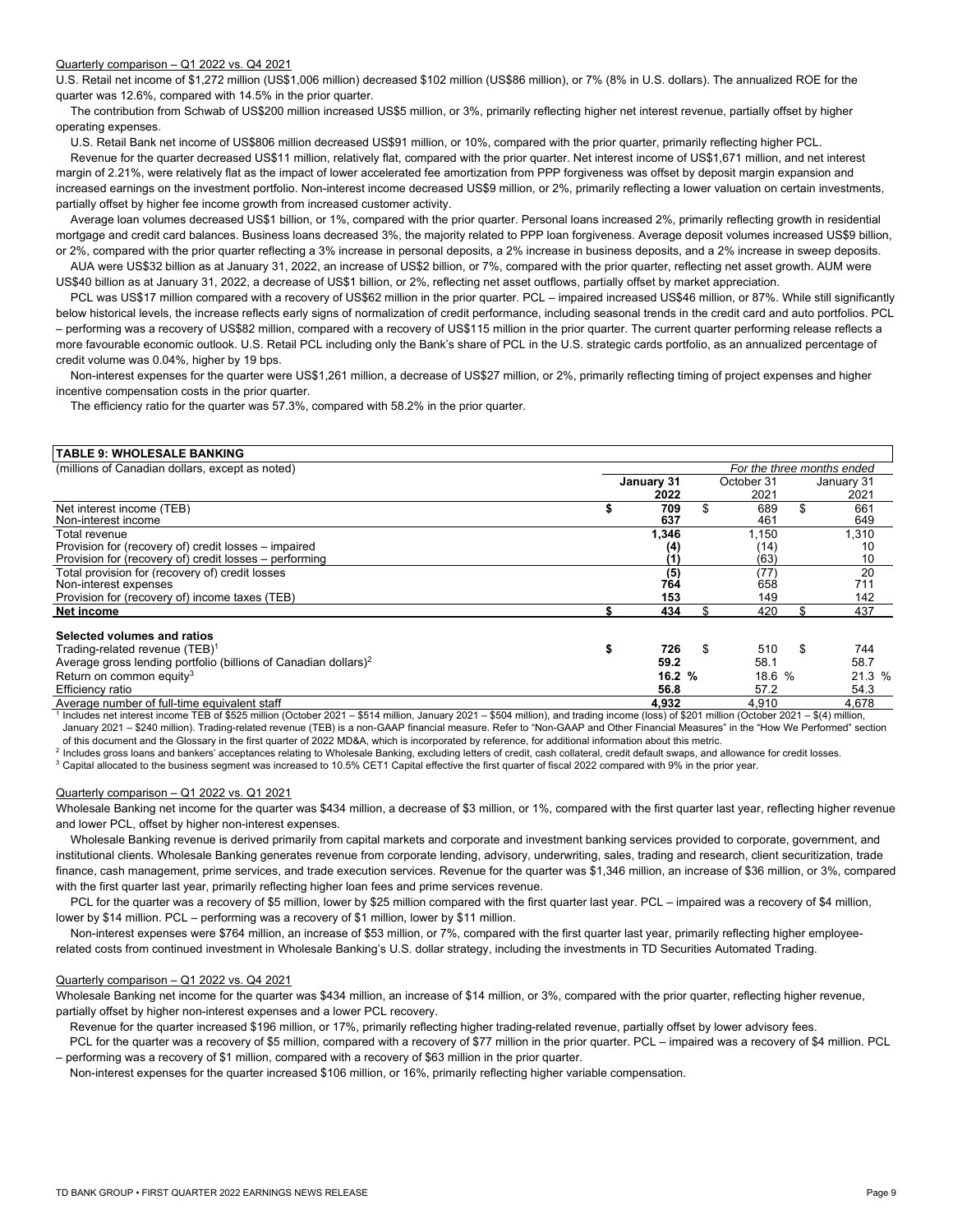| <b>TABLE 10: CORPORATE</b>                                                                                                                                                 |                            |                  |                   |             |  |  |  |
|----------------------------------------------------------------------------------------------------------------------------------------------------------------------------|----------------------------|------------------|-------------------|-------------|--|--|--|
| (millions of Canadian dollars)                                                                                                                                             | For the three months ended |                  |                   |             |  |  |  |
|                                                                                                                                                                            |                            | January 31       | October 31        | January 31  |  |  |  |
|                                                                                                                                                                            |                            | 2022             | 2021              | 2021        |  |  |  |
| Net income (loss) - reported                                                                                                                                               |                            | $(227)$ \$       | $(150)$ \$        | (197)       |  |  |  |
| Adjustments for items of note                                                                                                                                              |                            |                  |                   |             |  |  |  |
| Amortization of acquired intangibles before income taxes                                                                                                                   |                            | 67               | 74                | 74          |  |  |  |
| Acquisition and integration charges related to the Schwab transaction                                                                                                      |                            | 50               | 22                | 38          |  |  |  |
| Less: impact of income taxes                                                                                                                                               |                            | 17               |                   | 9           |  |  |  |
| Net income (loss) - adjusted <sup>1</sup>                                                                                                                                  |                            | (127) \$         | $(65)$ \$         | (94)        |  |  |  |
| Decomposition of items included in net income (loss) - adjusted                                                                                                            |                            |                  |                   |             |  |  |  |
| Net corporate expenses $2$<br>Other                                                                                                                                        | \$                         | $(168)$ \$<br>41 | $(202)$ \$<br>137 | (182)<br>88 |  |  |  |
| Net income (loss) – adjusted <sup>1</sup>                                                                                                                                  |                            | $(127)$ \$       | $(65)$ \$         | (94)        |  |  |  |
| <b>Selected volumes</b>                                                                                                                                                    |                            |                  |                   |             |  |  |  |
| Average number of full-time equivalent staff                                                                                                                               |                            | 18.017           | 17.772            | 17.720      |  |  |  |
| For additional information about the Bank's use of non-CAAD financial measures, refer to "Non-CAAD and Other Einancial Measures" in the "How We Performed" section of this |                            |                  |                   |             |  |  |  |

 For additional information about the Bank's use of non-GAAP financial measures, refer to "Non-GAAP and Other Financial Measures" in the "How We Performed" section of this document.

 $^2$  For additional information about this metric, refer to the Glossary in the first quarter of 2022 MD&A, which is incorporated by reference.

# Quarterly comparison – Q1 2022 vs. Q1 2021

Corporate segment's reported net loss for the quarter was \$227 million, compared with a reported net loss of \$197 million in the first quarter last year. The yearover-year increase reflects a lower contribution from other items, partially offset by lower net corporate expenses. The decrease in other items primarily reflects lower revenue from treasury and balance sheet management activities this quarter. Net corporate expenses decreased \$14 million compared to the same quarter last year. The adjusted net loss for the quarter was \$127 million, compared with an adjusted net loss of \$94 million in the first quarter last year.

## Quarterly comparison – Q1 2022 vs. Q4 2021

Corporate segment's reported net loss for the quarter was \$227 million, compared with a reported net loss of \$150 million in the prior quarter. The quarter-overquarter increase reflects a lower contribution from other items, partially offset by lower net corporate expenses. The decrease in other items primarily reflects lower revenue from treasury and balance sheet management activities this quarter. Net corporate expenses decreased \$34 million compared to the prior quarter. The adjusted net loss for the quarter was \$127 million, compared with an adjusted net loss of \$65 million in the prior quarter.